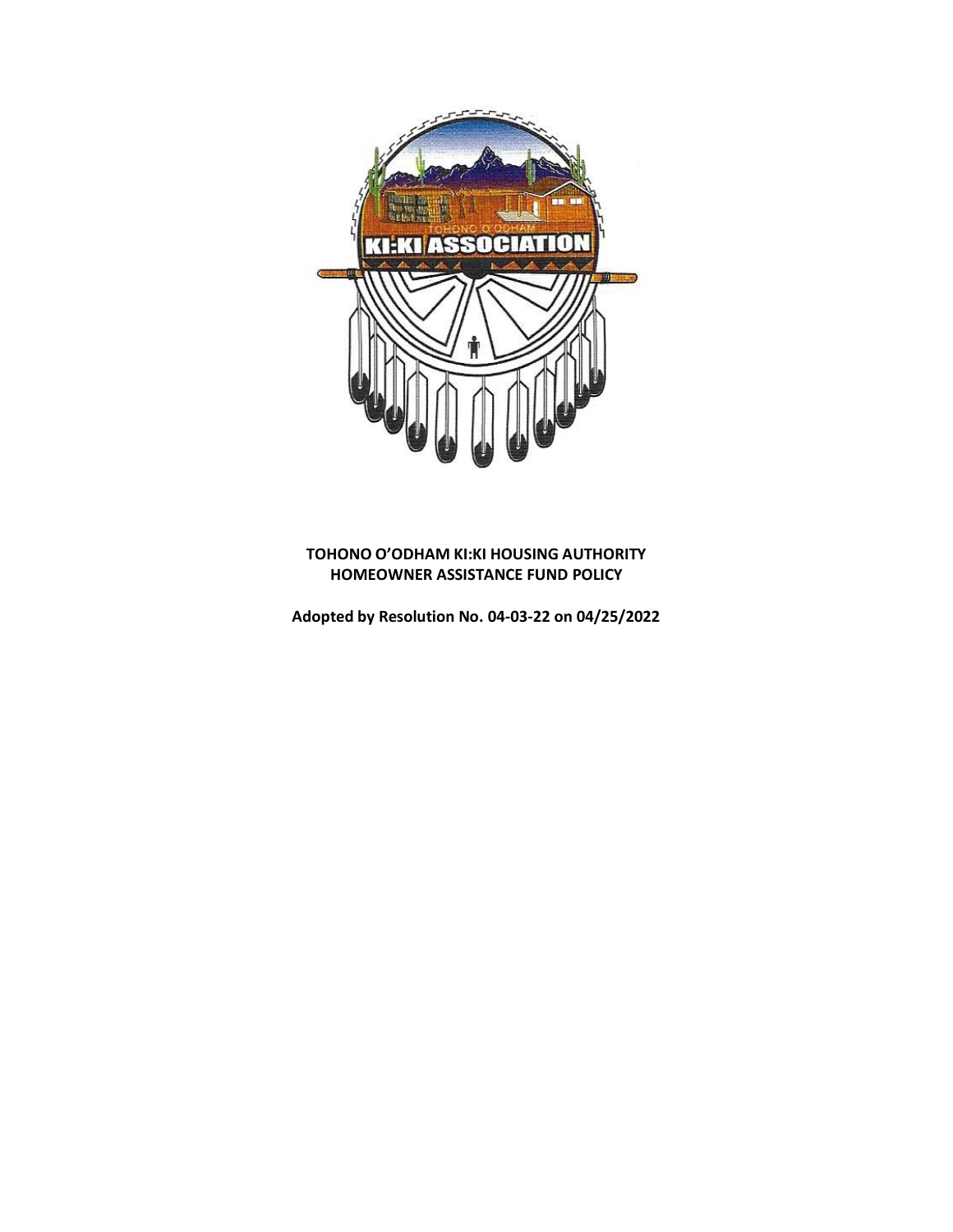# **TABLE OF CONTENTS**

# Page

| $\mathbf{I}$ . |                |                                                                                       |  |  |  |  |  |
|----------------|----------------|---------------------------------------------------------------------------------------|--|--|--|--|--|
|                | Α.             |                                                                                       |  |  |  |  |  |
|                | В.             |                                                                                       |  |  |  |  |  |
|                |                |                                                                                       |  |  |  |  |  |
| II.            |                |                                                                                       |  |  |  |  |  |
|                | А.             |                                                                                       |  |  |  |  |  |
|                | <b>B.</b>      |                                                                                       |  |  |  |  |  |
| III.           |                |                                                                                       |  |  |  |  |  |
| IV.            |                |                                                                                       |  |  |  |  |  |
| V.             |                |                                                                                       |  |  |  |  |  |
|                | Α.             |                                                                                       |  |  |  |  |  |
|                | <b>B.</b>      |                                                                                       |  |  |  |  |  |
|                |                | $\mathbf{1}$ .                                                                        |  |  |  |  |  |
|                |                | 2.                                                                                    |  |  |  |  |  |
|                |                | 3.                                                                                    |  |  |  |  |  |
|                |                | a.                                                                                    |  |  |  |  |  |
|                |                | b.                                                                                    |  |  |  |  |  |
|                |                | c.                                                                                    |  |  |  |  |  |
|                |                | d.                                                                                    |  |  |  |  |  |
|                |                | e.                                                                                    |  |  |  |  |  |
|                |                | f.                                                                                    |  |  |  |  |  |
|                |                | g.                                                                                    |  |  |  |  |  |
|                |                | h.                                                                                    |  |  |  |  |  |
|                |                |                                                                                       |  |  |  |  |  |
|                |                |                                                                                       |  |  |  |  |  |
|                | C.             |                                                                                       |  |  |  |  |  |
|                |                | $\mathbf{1}$ .                                                                        |  |  |  |  |  |
|                |                | 2.                                                                                    |  |  |  |  |  |
|                |                | Payment of Costs Related to Financial Assistance and Homeownership-related Services11 |  |  |  |  |  |
|                | D.             |                                                                                       |  |  |  |  |  |
|                | Ε.             |                                                                                       |  |  |  |  |  |
|                | F.             |                                                                                       |  |  |  |  |  |
|                | G.             |                                                                                       |  |  |  |  |  |
|                | Η.             |                                                                                       |  |  |  |  |  |
|                | I.             |                                                                                       |  |  |  |  |  |
|                | $\mathbf{J}$ . |                                                                                       |  |  |  |  |  |
|                |                |                                                                                       |  |  |  |  |  |
| VI.            |                |                                                                                       |  |  |  |  |  |
| VII.           |                |                                                                                       |  |  |  |  |  |
| IX.            |                |                                                                                       |  |  |  |  |  |
| Х.             |                |                                                                                       |  |  |  |  |  |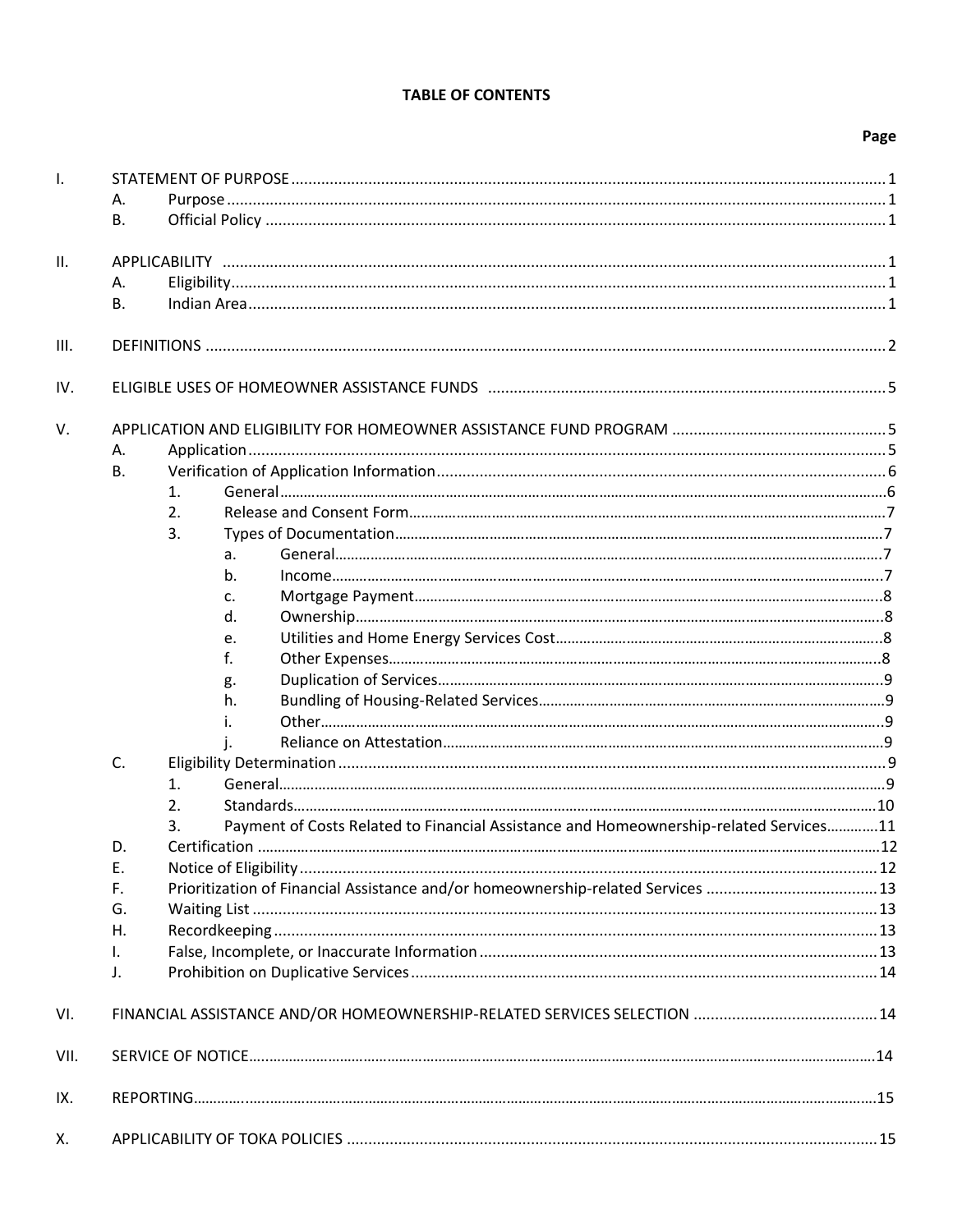| Х. |              |                         |  |
|----|--------------|-------------------------|--|
|    | ATTACHMFNT A | <b>RECEIPT OF FUNDS</b> |  |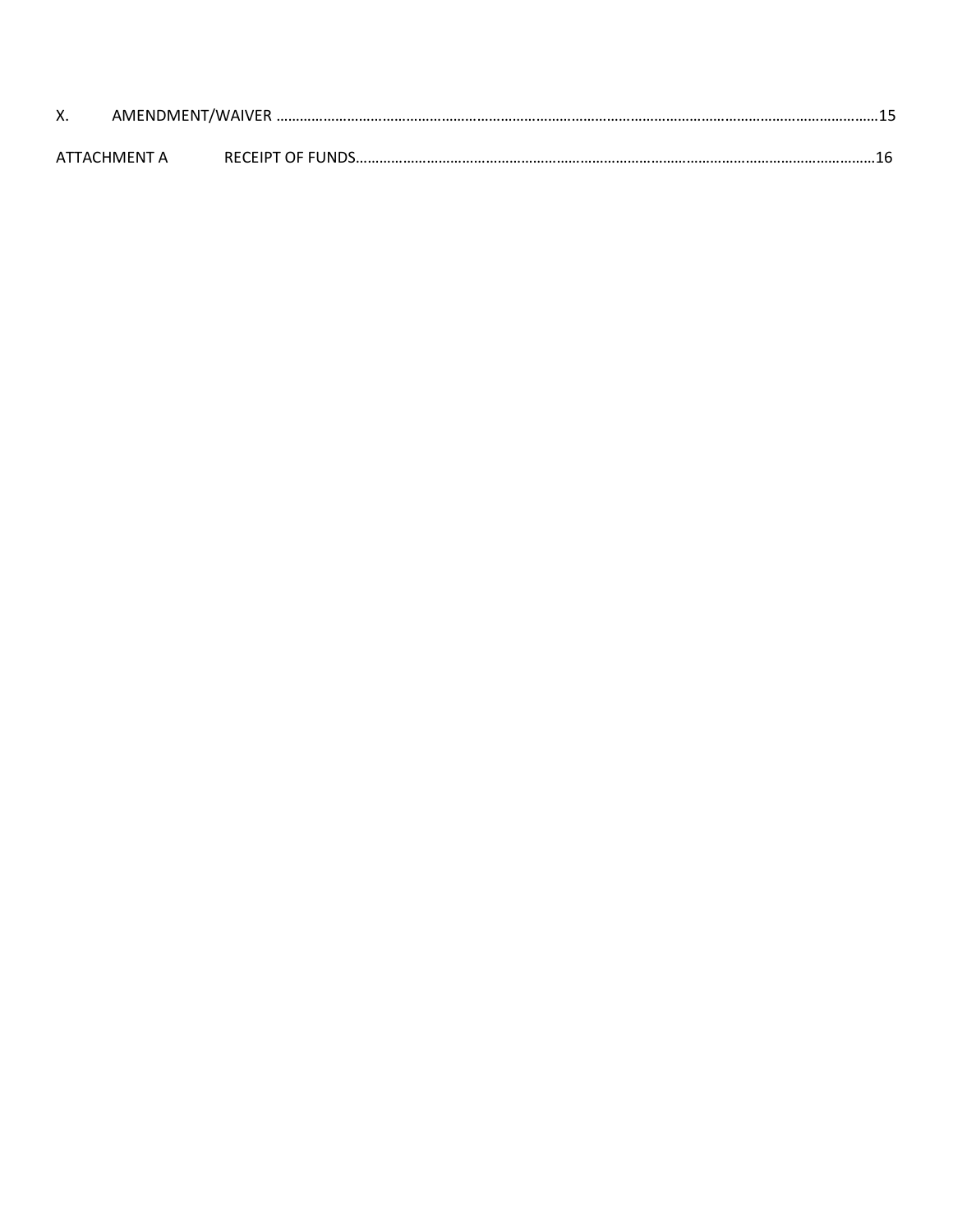## **TOHONO O'ODHAM KI:KI HOUSING AUTHORITY HOMEOWNER ASSISTANCE FUND POLICY**

#### **Adopted by Resolution No. 04-03-22 on 04/25/2022**

#### **I. STATEMENT OF PURPOSE**

**A. Purpose.** The purpose of this Homeowner Assistance Fund Policy (Policy) is to establish Tohono O'odham Ki:Ki Housing Authority (TOKA) eligibility criteria and procedures for Homeowners to obtain financial assistance and homeownership-related services for Qualified Expenses under the Homeowner Assistance Fund Program. The Homeowner Assistance Fund was established by the United States Congress to mitigate Financial Hardships associated with the coronavirus (COVID-19) pandemic by providing funds for the purpose of preventing Homeowner mortgage delinquencies, defaults, foreclosures, loss of utilities or home energy services, and displacements of Homeowners experiencing Financial Hardship after January 21, 2020. This Policy is based on current Homeowner Assistance Fund Guidance issued by the United States Department of the Treasury (Treasury), and shall be reviewed and updated periodically to assure compliance with any subsequent guidance or other documents issued by the Treasury and guidelines established by federal and Tribal law.

**B. Official Policy.** The Policy supersedes and rescinds all previous Homeowner Assistance Fund policies and is the Homeowner Assistance Fund Policy of TOKA. This Policy shall stay in use until the Treasury Homeowner Assistance Fund Program is officially terminated.

**II. APPLICABILITY** 

**A. Eligibility.** This Policy shall apply to the determination of eligibility of Homeowners for financial assistance and homeownership-related services under the Homeowner Assistance Fund Program**.** 1

**B. Indian Area.** For the purposes of the Homeowner Assistance Fund Program, TOKA shall provide financial assistance and homeownership-related services first to enrolled members of the Tohono O'odham Nation, second to non-Indian heads of households with Tohono O'odham Nation member spouses or significant others or Tohono O'odham

<sup>1</sup> If deemed financially eligible, any Homeowner who owns a Dwelling previously conveyed by TOKA to a Homebuyer shall be eligible for financial assistance and homeownership-related services under the Homeowner Assistance Fund Program.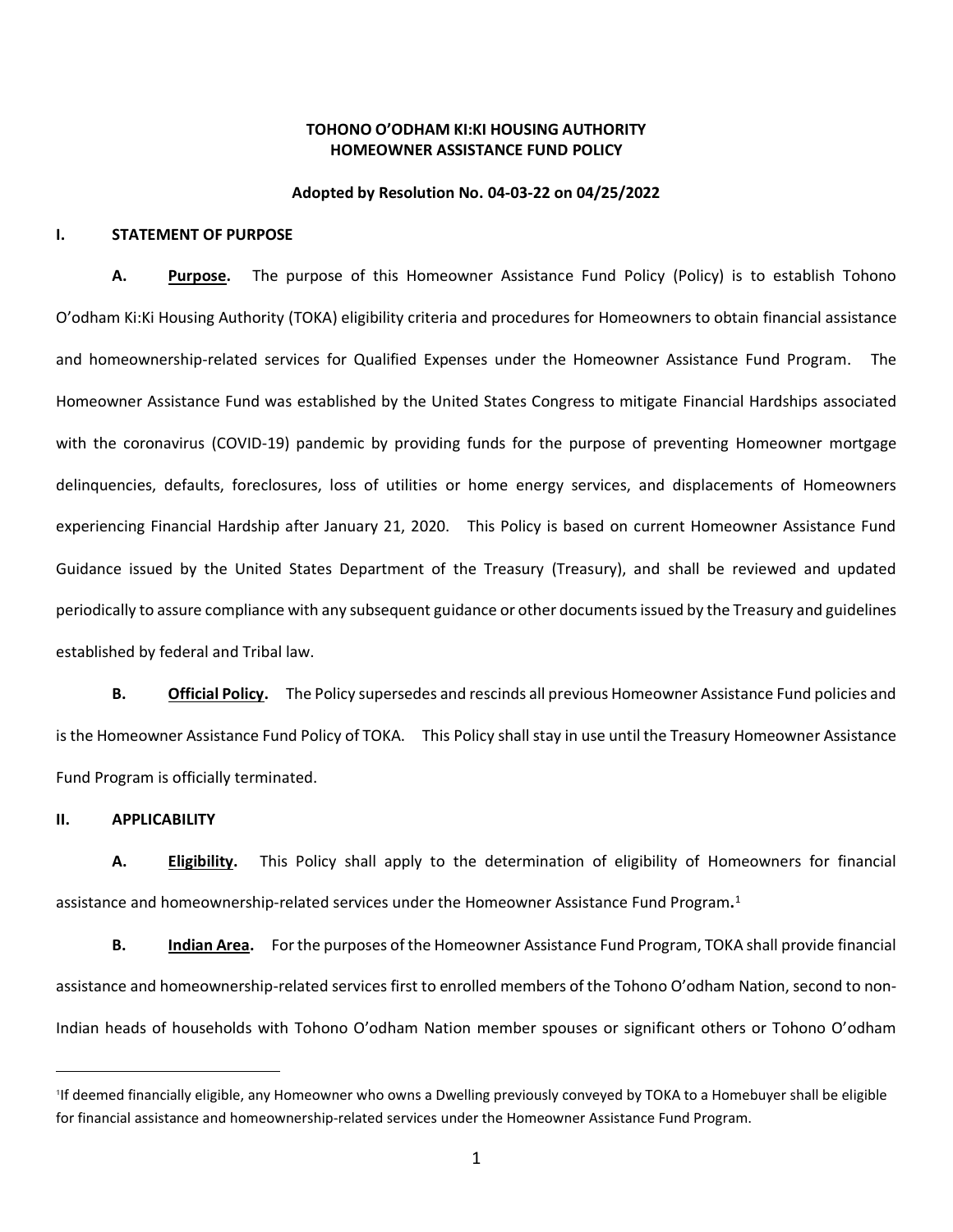Nation member children, and third to other Indians residing within the Indian Area**;** provided however, TOKA may also serve Non-Indian Families residing on the Tohono O'odham Nation Reservation if funding is available**.**

**III. DEFINITIONS**

As used in this Policy:

**A.** "Area Median Income" means, with respect to a Homeowner, the median income for the area in which the Homeowner's Dwelling is located, as determined by the Secretary of the U.S. Department of Housing and Urban Development (HUD).

**B.** "Dwelling" means any building, structure, or portion thereof that is occupied as, or designed or intended for occupancy as, a residence by one or more individuals.

**C.** "Financial Hardship" means a material reduction in income or material increase in living expenses associated with the COVID-19 pandemic that has created or increased a risk of mortgage delinquency, mortgage default, foreclosure, loss of utilities or home energy services, or displacement for a Homeowner.

**D.** "Homeowner" means an individual who owns his or her Dwelling debt free or who, subject to a Mortgage, is buying the Dwelling. The term "Homeowner" includes the plural, if more than one individual is identified in writing as an owner of the property. Homeowner does not include an individual who is purchasing a Dwelling under a Lease Purchase Agreement. Homeowner includes any individual who holds a vested legal or equitable ownership interest in the Dwelling.

**E.** "Household" means all residents of a Homeowner's Dwelling; provided, however, for the purposes of determining household income, TOKA may make a reasonable determination as to what constitutes a Household.

**F.** Indian means any person who is a member of a federally recognized tribe eligible to receive services from the United States Bureau of Indian Affairs.

**G.** Indian Area means that area within which TOKA is authorized to provide financial assistance and homeownership-related services under the Homeowner Assistance Fund Program, including all lands within the United States.

**H.** "Mortgage" means any credit transaction that is secured by a mortgage, deed of trust, or other consensual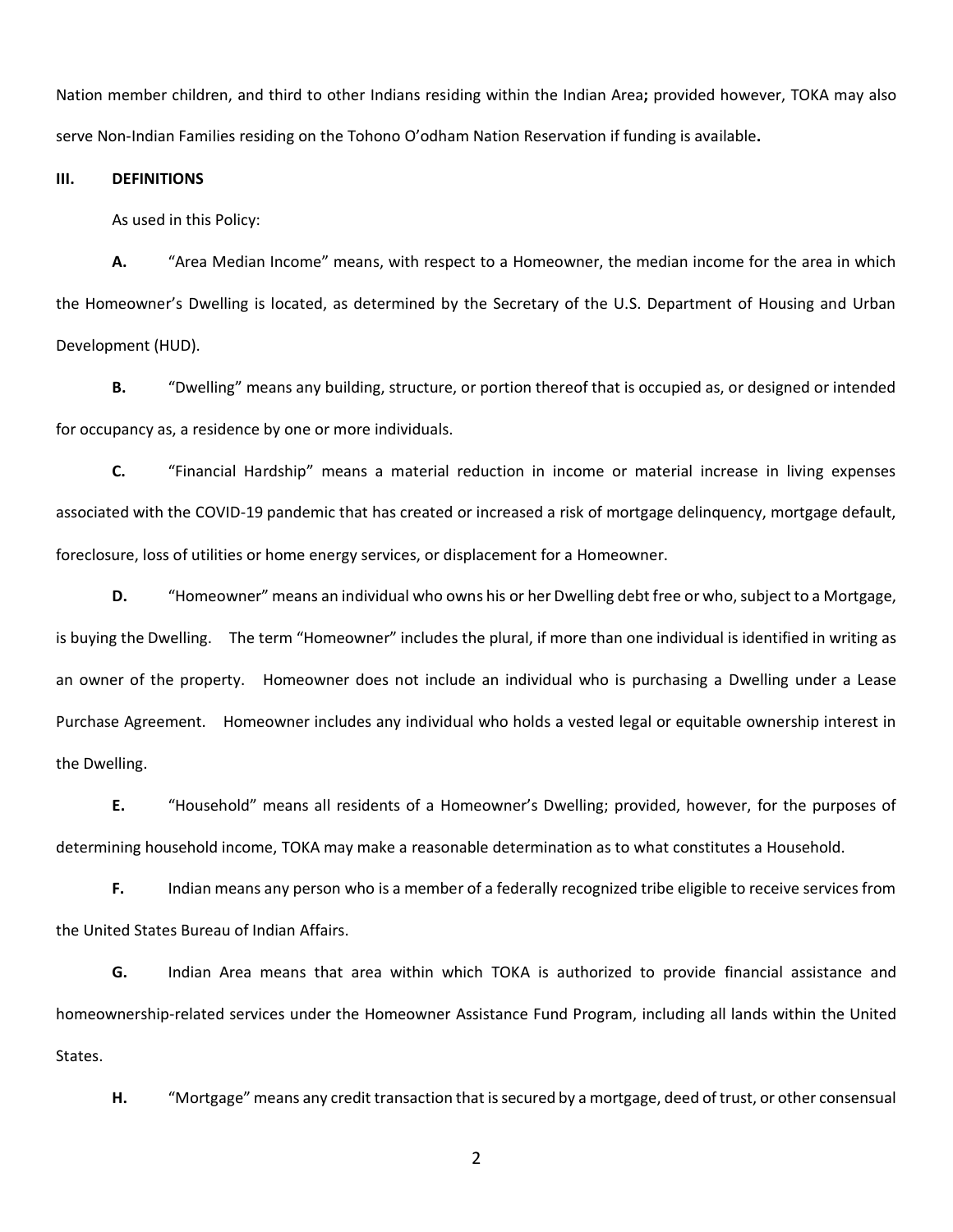security interest on a principal residence of a borrower; and the unpaid principal balance of which was, at the time of origination, not more than the conforming loan limit.<sup>2</sup> A reverse mortgage, a loan secured by a manufactured home, or a contract for deed (also known as a land contract) may fall within this definition if it satisfies the criteria in this paragraph, in accordance with applicable law.

**I.** "Non-Indian Family" means a family with no resident family member who is enrolled in a federally recognized tribe.

**J.** "Qualified Expenses" for which financial assistance and/or homeownership-related services may be provided pursuant to the Homeowner Assistance Fund Program means any of the following that are included in TOKA's Homeowner Assistance Fund plan as approved by Treasury:<sup>3</sup>

**1.** Mortgage payment assistance;

**2.** Financial assistance to allow a Homeowner to reinstate a mortgage or to pay other housing-

related costs related to a period of forbearance, delinquency, or default;

**3.** Mortgage principal reduction, including with respect to a second mortgage provided by a nonprofit or government entity;

**4.** Principal reduction on mortgage down payment assistance loans provided by non-profit

or governmental entities to Homeowner;

- **5.** Facilitating a mortgage interest rate reduction;
- **6.** Payment or reduction of delinquent property taxes to prevent Homeowner tax foreclosure;
- **7.** Payment assistance for:

<sup>2</sup>The conforming loan limit means the applicable limitation governing the maximum original principal obligation of a mortgage secured by a residence, as determined and adjusted annually under section 302(b)(2) of the Federal National Mortgage Association Charter Act (12 U.S.C. 1717(b)(2)) and section 305(a)(2) of the Federal Home Loan Mortgage Corporation Act (12 U.S.C. 1454(a)(2)).

<sup>&</sup>lt;sup>3</sup>Qualified Expenses related to reimbursement to TOKA of funds previously expended for provision of Qualified Expenses, and to the 15% limit on spending for planning, community engagement, needs assessment, and administrative expenses have been excluded from this Policy as they relate to Homeowner Assistance Fund Program administration only and not to the provision of financial assistance and homeowner-related services to Homeowners.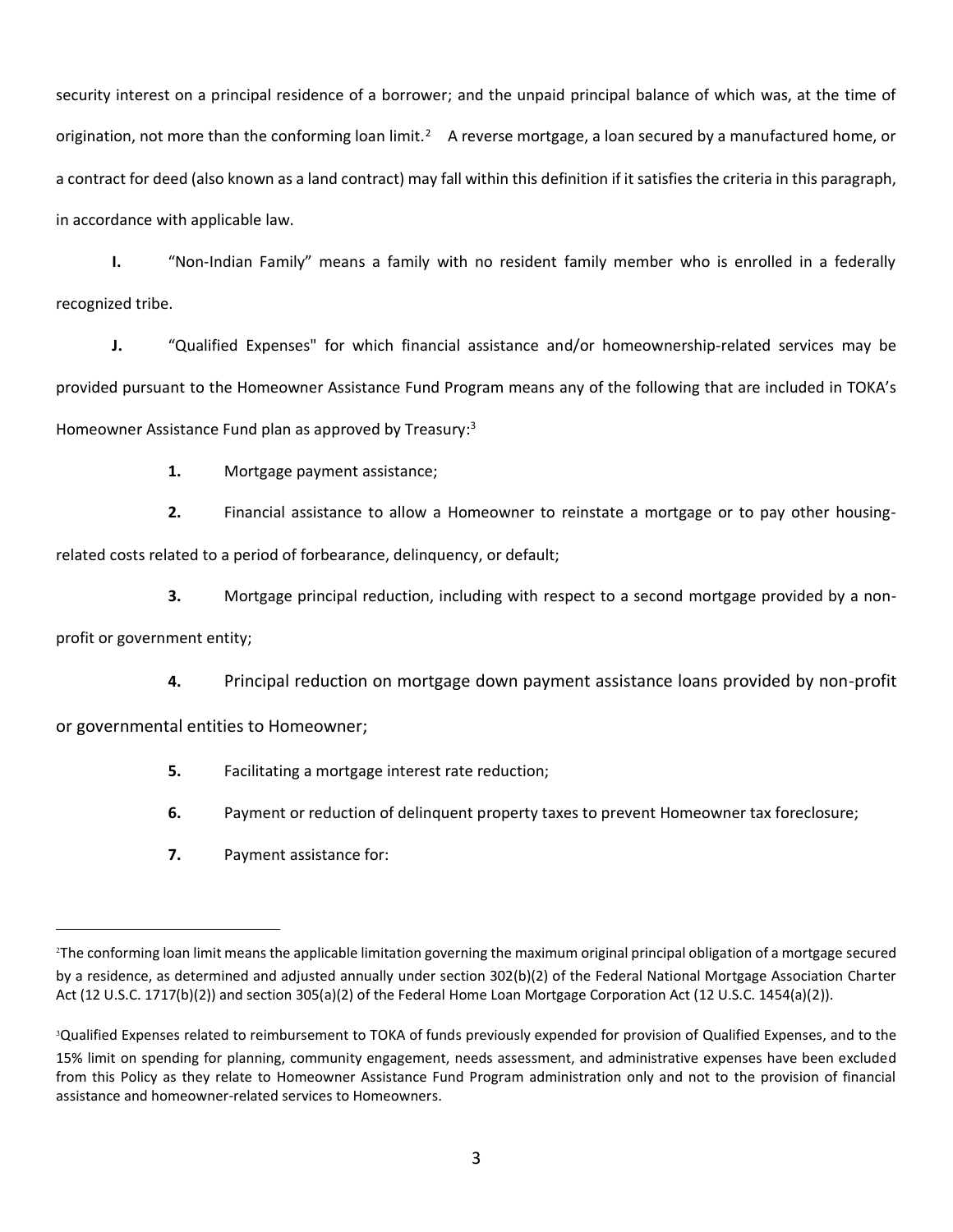**a.** Homeowner's utilities, including electric, gas, home energy (including firewood and home heating oil), water, and wastewater;

**b.** Homeowner's internet service, including broadband internet access service, as defined in 47 C.F.R. §8.1(b) (or any successor regulation);<sup>4</sup>

**c.** Homeowner's insurance, flood insurance, and mortgage insurance; and

**d.** Homeowner's association fees or liens, condominium association fees, or common charges, and similar costs payable under a unit occupancy agreement by a resident/member shareholder in a cooperative housing development;

**8.** Counseling or education efforts by housing counseling agencies approved by HUD or the Tohono O'odham Nation (including such efforts by in-housing counselors who are HUD-certified or Tribally-approved), or legal services, related to foreclosure prevention or displacement<sup>5</sup>; and

**9.** Payment of lot rent for an owner of a manufactured home, where such payment would promote housing stability and prevent the defaults of the resident of the manufactured home.

**K.** Funding available under this program may not be used for any use other than those provided for in this subsection; provided, however, Program Income, as defined in 2 C.F.R. §200.1 and earned pursuant to the operation of the Homeowner Assistance Fund Program, may be used for eligible purposes.

**L.** "Socially Disadvantaged Individual" means an individual whose ability to purchase or own a home has been impaired due to diminished access to credit on reasonable terms as compared to others in comparable economic circumstances, based on disparities in homeownership rates in the Indian Area as documented by the U.S. Census. The impairment must stem from circumstances beyond his or her control. This may include an individual who is a (1) member of a group that has been subjected to racial or ethnic prejudice or cultural bias within American society; (2) resident of a

<sup>4</sup>As of the date of this Policy, the definition of "broadband internet access service" in 47 CFR 8.1(b) is "a mass-market retail service by wire or radio that provides the capability to transmit data to and receive data from all or substantially all internet endpoints, including any capabilities that are incidental to and enable the operation of the communications service, but excluding dial-up internet access service. This term also encompasses any service that the [Federal Communications] Commission finds to be providing a functional equivalent of the service described in the previous sentence or that is used to evade the protections set forth in this part." <sup>5</sup>If a contractor both plays an administrative role and provides housing counseling or other services, TOKA must allocate costs based on each such activity.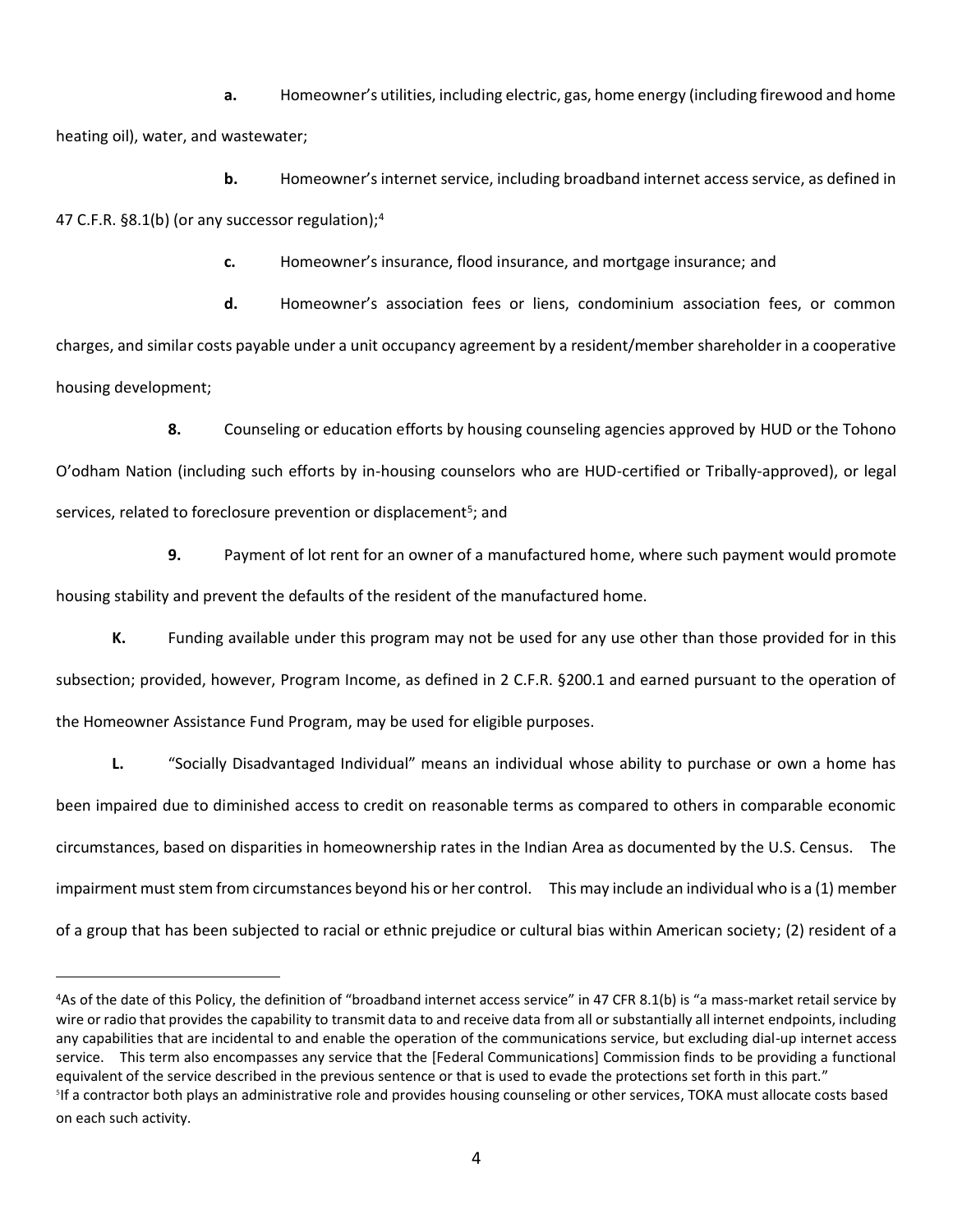majority-minority Census tract;<sup>6</sup> (3) person with limited English proficiency; (4) resident of a U.S. territory, Indian reservation, or Hawaiian Home Land; or (5) person who lives in a persistent-poverty county.<sup>7</sup> In addition, an individual may be determined to be a socially disadvantaged individual in accordance with a process developed by TOKA for determining whether a Homeowner is a socially disadvantaged individual in accordance with applicable law, which may reasonably rely on self-attestations.

### **IV. ELIGIBLE USES OF HOMEOWNER ASSISTANCE FUND FUNDS**

TOKA shall only use the funds provided under the Homeowner Assistance Fund Program to provide eligible Homeowners financial assistance and homeownership-related services for the purpose of preventing Homeowner mortgage delinquencies, Homeowner mortgage defaults, Homeowner mortgage foreclosures, Homeowner loss of utilities or home energy services, and displacements of Homeowners experiencing Financial Hardship.

**A.** Not less than 60% of the funds received by TOKA shall be used assist Homeowners having incomes equal to or less than 100% of the Area Median Income or equal to or less than 100% of the median income for the United States, whichever is greater.

**B.** No more than 5% of the funds received by TOKA shall be used for counseling or educational services or legal services, related to foreclosure prevention or displacement.

**C.** TOKA may allocate up to 15% of its Homeowner Assistance Fund Program funds to pay for planning, community engagement, needs assessment, and administrative expenses related to the TOKA's disbursement of the funds for Qualified Expenses.

**D.** In General:

**1.** TOKA, in its sole discretion, may make payments of financial assistance directly to the Homeowner, subject to execution of a Receipt of Funds form [Attachment A]; and

**2.** Costs for delivery of Homeownership-related services may, in TOKA's sole discretion, be

<sup>6</sup>A map of Majority Minority census tracts can be found a[t https://geodatavision.com/gdv-maps/2021-majority-minority-census](https://geodatavision.com/gdv-maps/2021-majority-minority-census-tract-map.html)[tract-map.html](https://geodatavision.com/gdv-maps/2021-majority-minority-census-tract-map.html)

<sup>7</sup>A list of Persistent Poverty Counties can be found at CDFI Fund - U.S. Treasury - [Persistent Poverty Data](https://mycdfi.cdfifund.gov/what_we_do/persistentpoverty.asp)—By County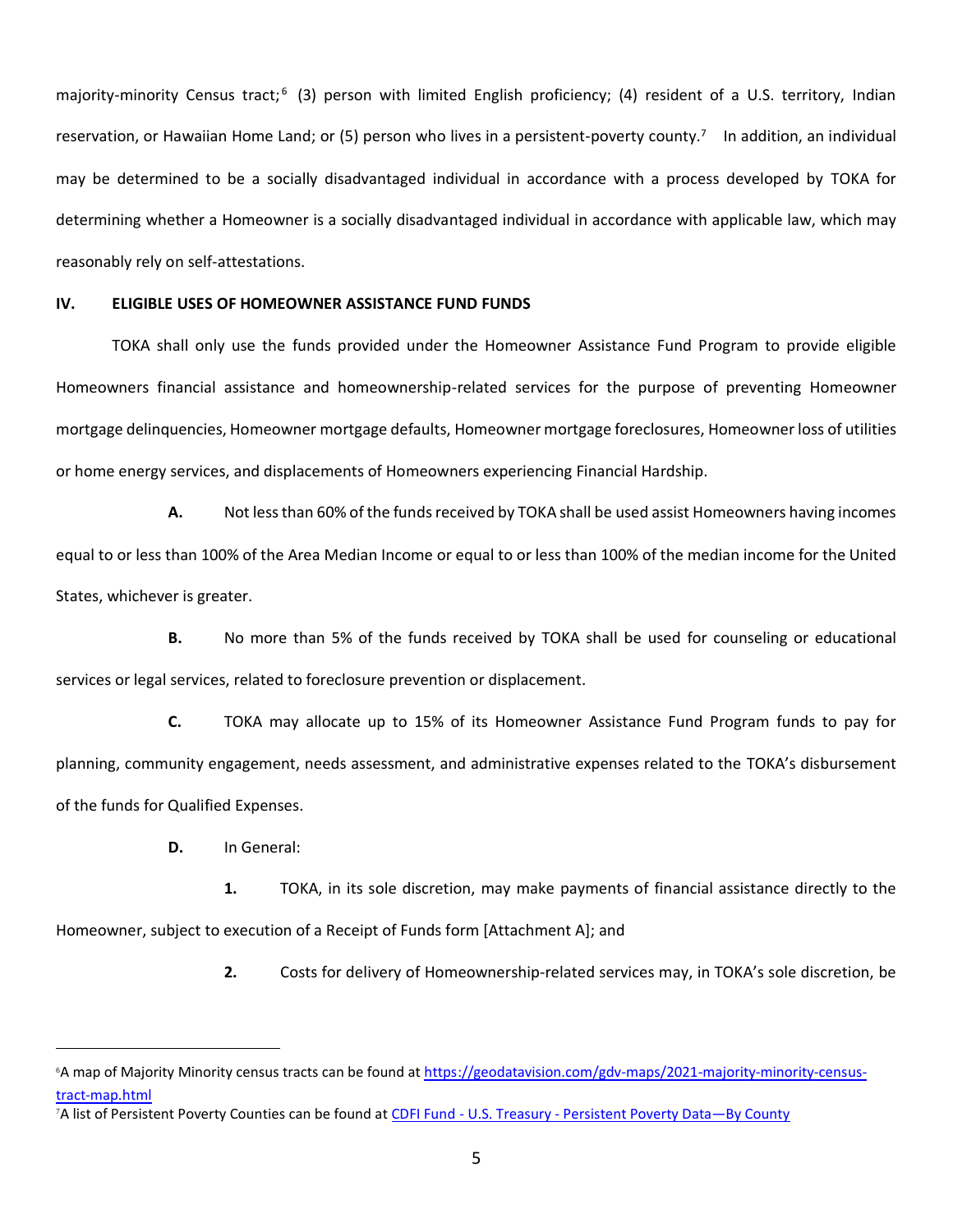paid by TOKA to a Homeowner or, directly to the entity to whom the Homeowner owes monies or to the vendor or contractor providing the services.

## **V. APPLICATION AND ELIGIBILITY FOR HOMEOWNER ASSISTANCE FUND PROGRAM**

#### **A. Application.**

**1.** The application (Application) for the Homeowner Assistance Fund Program constitutes the basic record of each Homeowner applying for the program and consists of an application form, approved and provided by TOKA, and all supporting documentation. The application form is available at TOKA offices and may also be requested from TOKA by mail, telephone, electronic mail, or fax.

**2.** The Homeowner must be the individual named in the document transferring ownership of the Dwelling to the Homeowner or the individual(s) identified as Homeowner under a Mortgage.

**3.** The Homeowner shall identify the financial assistance and/or homeownership-related services desired, supply the documentation necessary to support the assistance and/or services requested, and attest to the accuracy of the supplied information. The Homeowner shall return the signed original copy of the completed Application to TOKA by personal delivery, mail, or electronic transmittal; facsimile submittals will not be accepted. If an Application is submitted electronically, an electronic signature may be used so long as it is secured by a nationally recognized electronic signature software such as DocuSign or Adobe.

**4.** Upon receipt of an Application, TOKA shall immediately place the name of the Homeowner on a list of pending Homeowners with the date of receipt of the Application clearly indicated. Preferences, as established in this Policy, shall be applied to Applications, and Homeowners shall be advised that application of such preferences may require their Applications to be placed on a lower position on the waiting list. TOKA shall, to the greatest extent feasible, process Applications in the order received.

#### **B. Verification of Application Information.**

**1. General.** TOKA shall verify the requests for financial assistance and/or homeownership related services submitted by each Homeowner, all supporting documentation submitted in support of such requests, and all written attestations provided by a Homeowner to confirm the accuracy and completeness of all information on which an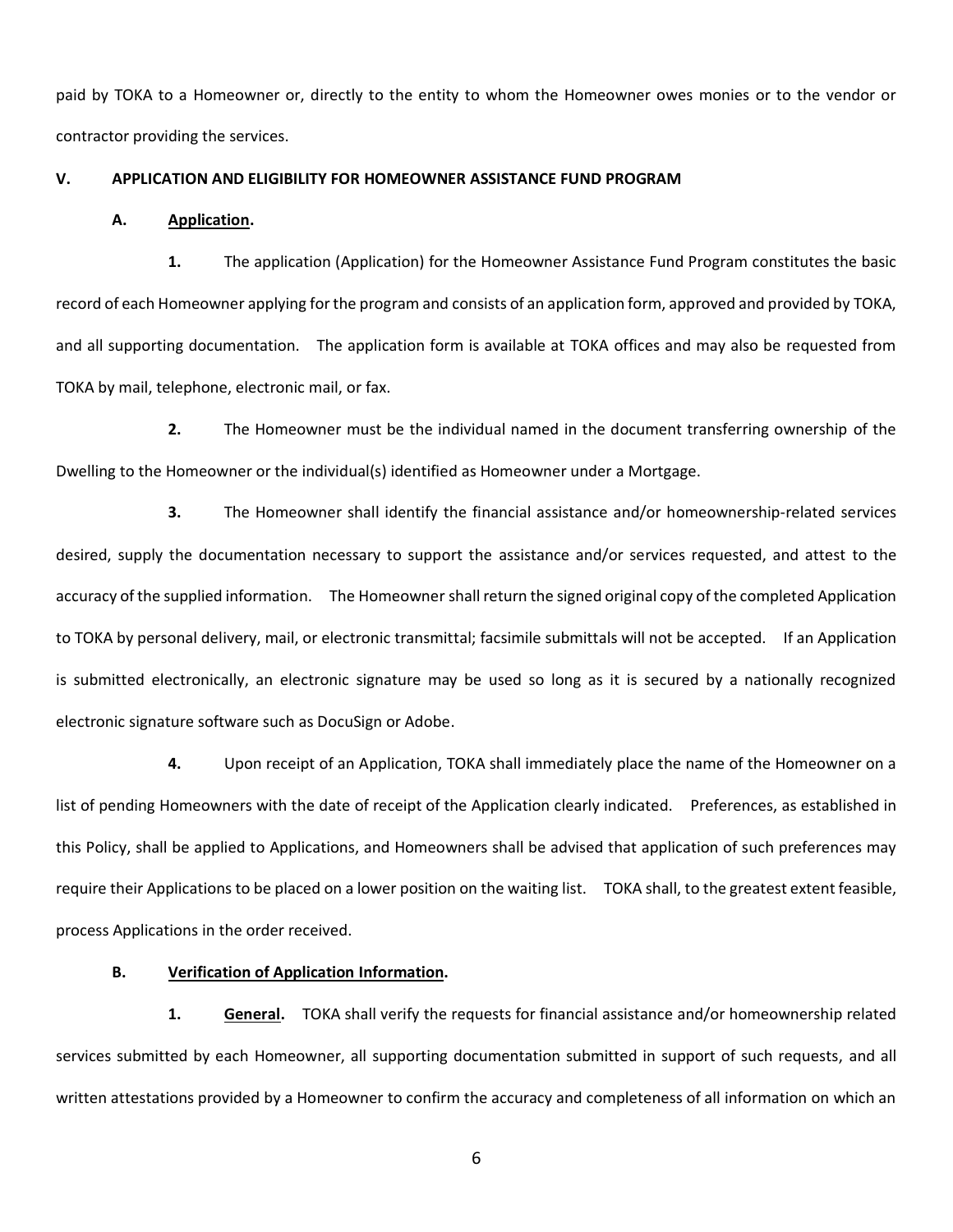eligibility determination is made. If the information received is not adequate to support costs of such requests, followups or new efforts by TOKA to obtain such information shall be made and carried through to conclusion. If, during the verification process, it becomes evident that, for one or more reasons, a Homeowner is ineligible, the investigation is to be discontinued and the Homeowner notified by TOKA of his or her ineligibility and the reasons therefor.

**2. Release and Consent Form.** As a condition of participation in the Homeowner Assistance Fund Program, the Homeowner shall execute a TOKA-approved release and consent form authorizing Mortgage provider, provider of Mortgage down payment assistance, utility or home energy services provider, internet provider, insurance agent, homeowner's or condominium association, property tax assessor, or release to TOKA such information as TOKA determines to be necessary to verify information provided in the Application for the Homeowner Assistance Fund Program. TOKA shall require the Homeowner to submit such information as written proof of Mortgage payments, and/or utilities or home energy services costs; or to verify related information. Except as otherwise required by law, the use or disclosure of information obtained from a Homeowner or from another source pursuant to the release and consent form shall be limited to purposes directly connected with determining the Homeowner's eligibility for the Homeowner Assistance Fund Program.

**3. Types of Documentation.** TOKA shall maintain complete and accurate verification records received from a Homeowner consisting of, but not limited to, the following in relation to eligibility for Homeowner Assistance Fund Program: 8

**a. General.** TOKA shall accept copies of tribal enrollment cards; and photocopies or digital photographs of documents, e-mails, or written attestations from employers, caseworkers, or others with knowledge of the Household's circumstances.

**b. Income.** TOKA shall accept as income documentation:

**(1)** The Household's written attestation as to Household income together with

<sup>&</sup>lt;sup>8</sup>Documentation concerning such matters as the criminal background, foreclosure or bankruptcy status, or credit score of the Homeowner or members of his or her Household shall not be considered in eligibility determinations for financial assistance or homeownership-related services under the Homeowner Assistance Fund Program.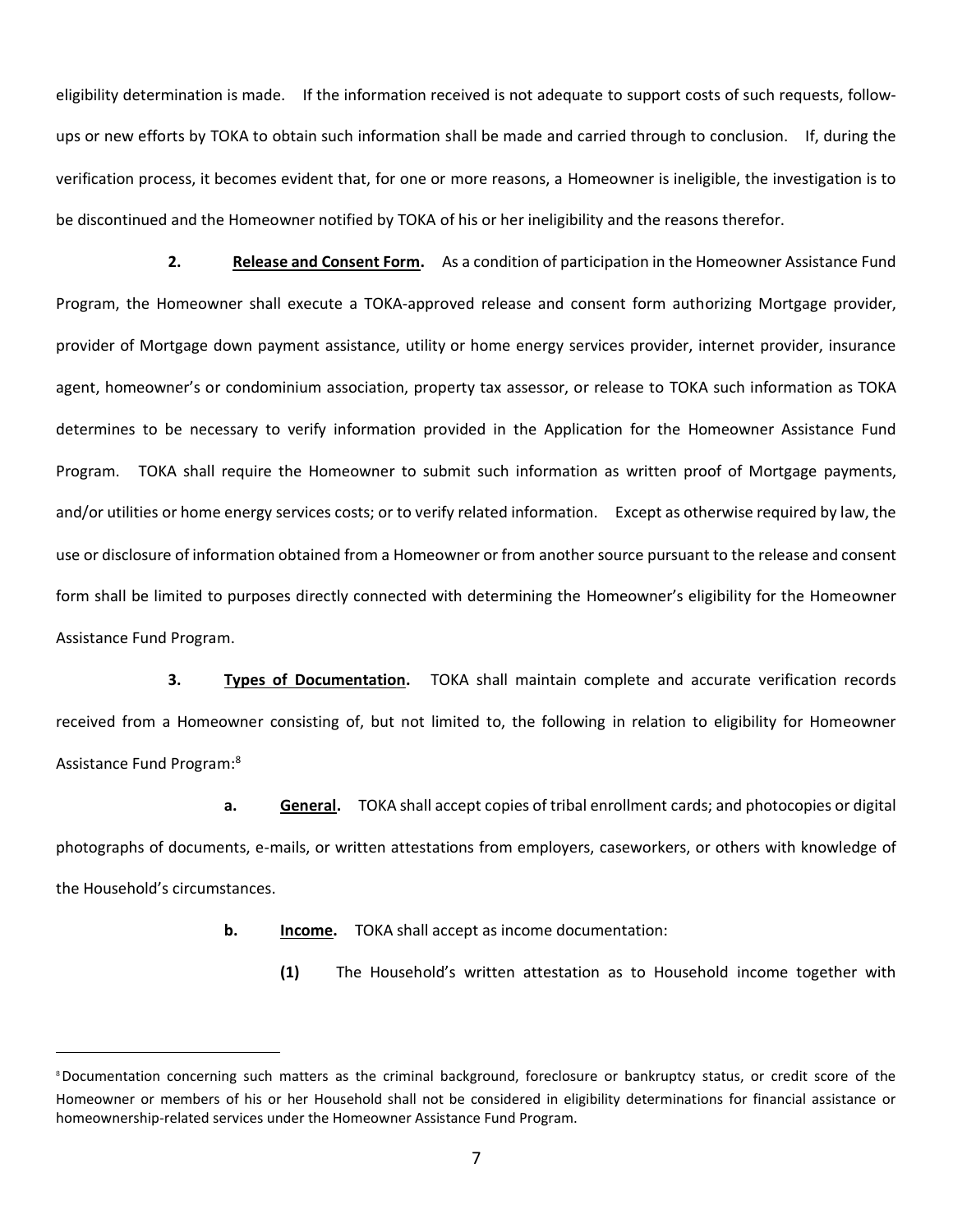supporting documentation such as paystubs, W2s or other wage statements, IRS Form 1099s, tax filings, depository institution statements demonstrating regular income, or an attestation from an employer; or

**(2)** The Households written attestation as to Household income and TOKA's use of a reasonable fact-specific proxy for Household income, such as reliance on data regarding average incomes in the Household's geographic area.

**c. Mortgage Payments.** TOKA shall accept the following documentation:

**(1)** Copy of a current Mortgage agreement signed by the Homeowner that identifies the Dwelling where the Homeowner resides and establishes the payment amount;

**(2)** Bank statements, check stubs, or other documentation that reasonably establish a pattern of Mortgage payments being paid by the Homeowner; or

**(3)** When evidence of residence is available but the Mortgage payment cannot be established by any of the above methods, the Homeowner may supply a written attestation of the monthly payment amount.

**d. Ownership.** If the Homeowner holds his Dwelling debt free, copy of a deed, quitclaim deeds, certificates of title, land assignments, and tribal residential leases.

**e. Utilities and Home Energy Services Costs.** TOKA shall accept bills, invoices, receipts, or other evidence of amounts due from the Homeowner to the provider of the utilities or home energy services.

**f. Other Expenses.** 

**(1)** TOKA shall accept bills, invoices, receipts, or other evidence of payment or amount accrued by the Homeowner to the provider of the service; and

**(2)** For internet services, TOKA shall accept a written attestation by the Homeowner or any other member of the Homeowner's Household that provides:

**(a)** Initiation of internet services or changes or upgrades to existing internet services for the Household did not occur until commencement of the COVID-19 pandemic;

**(b)** The reason(s) for such initiation of internet services or changes or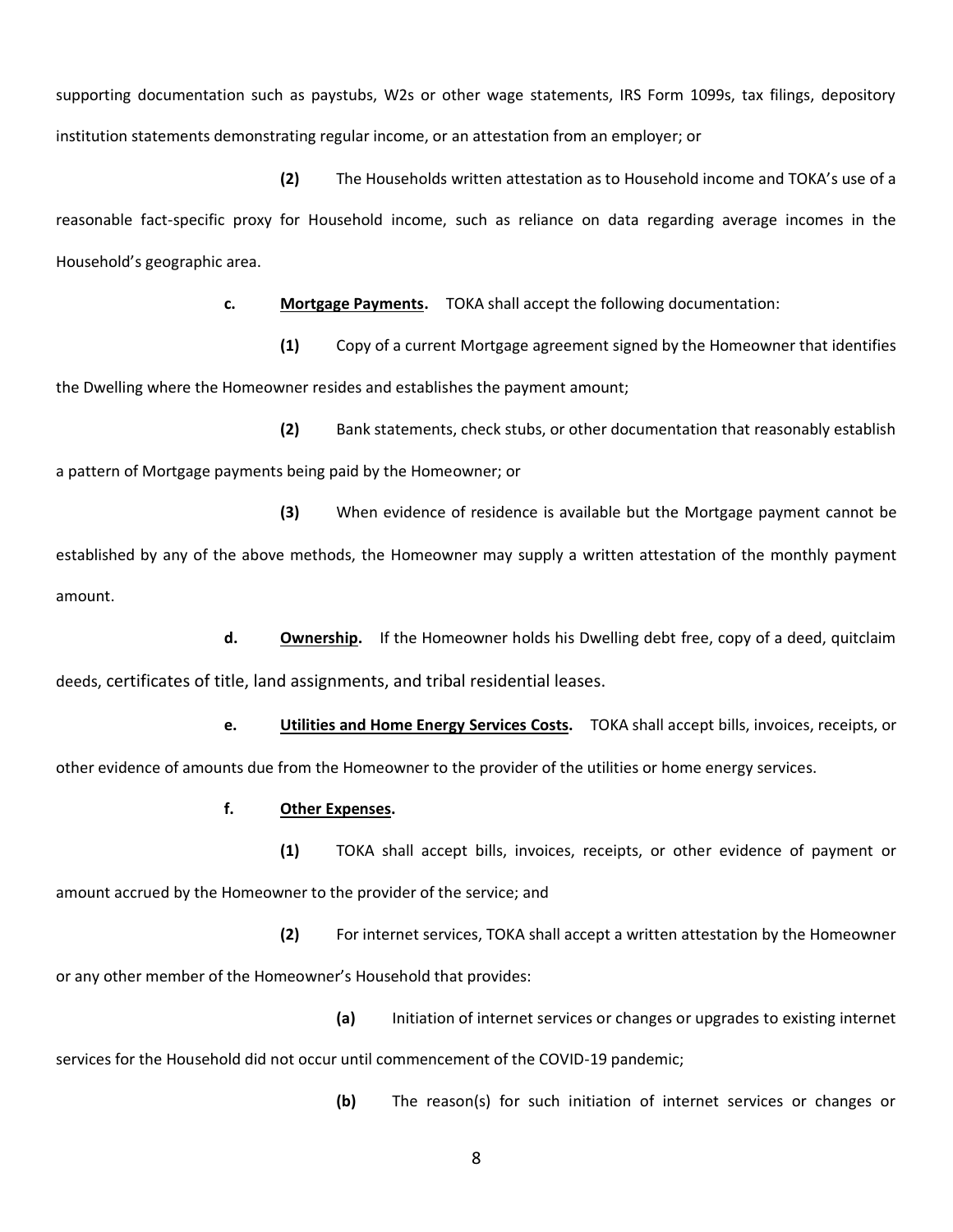upgrades to existing internet services for the Household; and

**(c)** The internet services initiated or changes or upgrades to existing internet services made during the COVID-19 pandemic shall no longer be required by the Homeowner's Household after the COVID-19 pandemic is deemed by the Federal government to have to ended.

**g. Duplication of Services.** The Homeowner shall provide written attestation that neither the Household nor any individual Household member has received, and does not anticipate receiving, another source of public subsidy or assistance for the financial assistance or homeownership-related services requested.

**h. Bundling of Housing-Related Services.** TOKA shall accept and rely on written attestations from a provider of housing-related services when the expenses of such services are included in a bundle (*e.g.,* internet services bundled together with telephone and cable television services) and obtaining an itemized invoice from the provider would be unduly burdensome.

**i. Other.** TOKA has the discretion to accept written attestations related to any other aspect of Homeowner Assistance Fund Program eligibility or the amount of financial assistance and/or homeownershiprelated services to be funded.

**j. Reliance on Attestation.** TOKA shall document its reliance on and reason for accepting any written attestation that it accepts without further documentation.

## **C. Eligibility Determination.**

**1. General.** For a Homeowner to participate in the Homeowner Assistance Fund Program:

**a.** The Homeowner must reside in a Dwelling that he or she owns pursuant to a conveyance

document transferring possession of the Dwelling<sup>9</sup> or a Mortgage.

- **b.** The Homeowner's Dwelling must be located in the Indian Area;
- **c.** The Homeowner's Dwelling must be the Homeowner's primary residence.<sup>10</sup>
- **d.** The Homeowner must be:

<sup>9</sup>Conveyance documents include deeds, quitclaim deeds, certificates of title, land assignments, and tribal residential leases.  $10$ This means that the Homeowner resides in the Dwelling at least 51% of the time.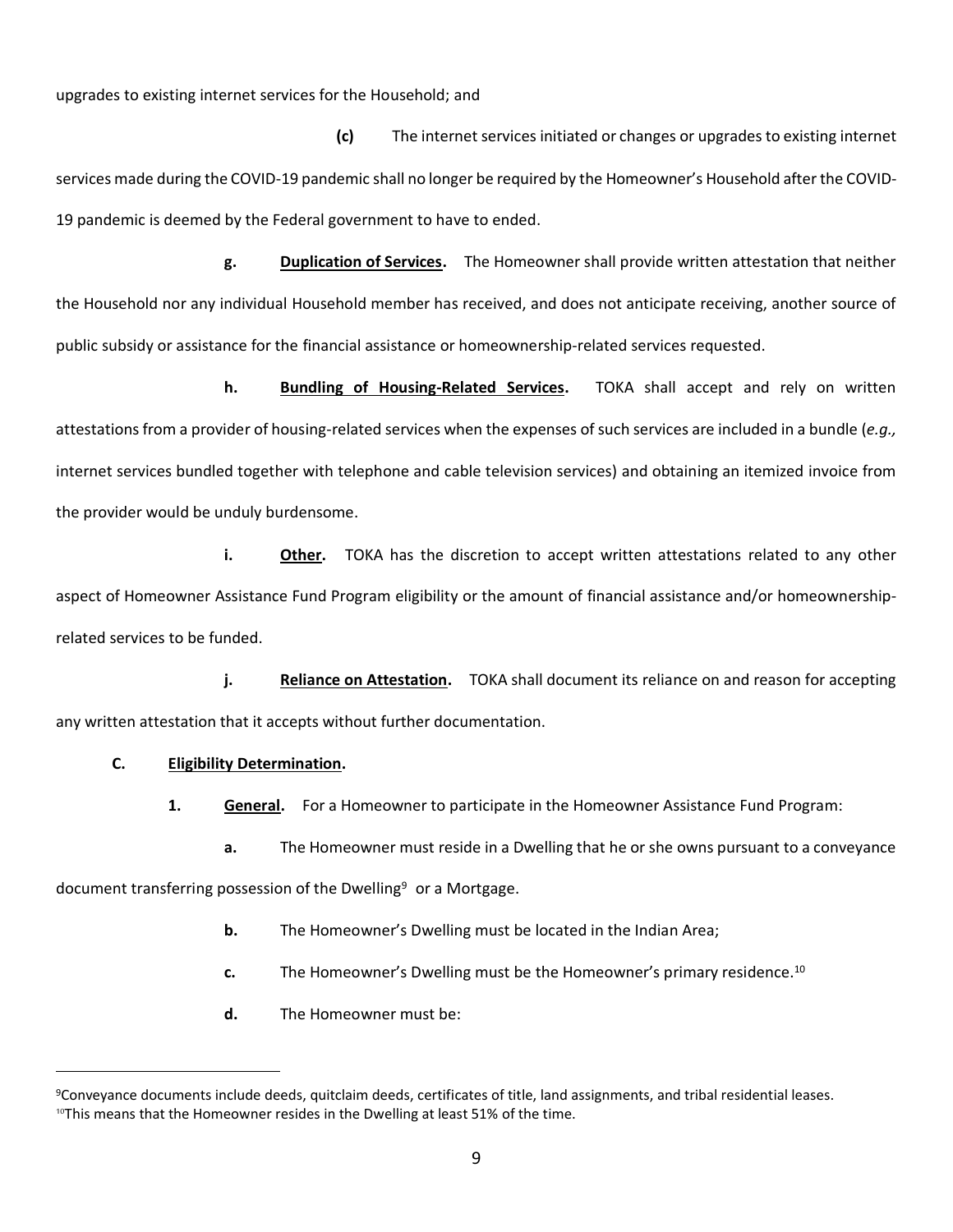**(1)** An enrolled member of the Tohono O'odham Nation;

**(2)** A non-Indian head of household with a Tohono O'odham Nation member spouse or significant other or Tohono O'odham Nation member children;

- **(3)** An Indian who is not a Tohono O'odham Nation member; or
- **(4)** A Non-Indian Family residing on the Tohono O'odham Nation Reservation.

**e.** The Homeowner must attest, in writing, that his or her Household experienced Financial Hardship after January 21, 2020 (including a Financial Hardship that began before January 21, 2020, but continued after that date). The attestation must describe the nature of the Financial Hardship (for example, job loss, reduction in income, or increased costs due to healthcare or the need to care for a family member); and

**f.** The Household has a household income that is not more than 150% of the Area Median Income or 100% of the median income for the United States, whichever is greater.

### **2. Standards.**

**a.** An eligibility determination for a Homeowner is limited to the financial assistance and/or homeownership-related services identified in the Homeowner's Application. The Homeowner must submit a new Application to TOKA to request additional or different financial assistance and/or homeownership-related services. If the Homeowner has received from an entity other than TOKA federally funded assistance similar to the type of financial assistance and/or homeownership-related services requested in the Homeowner's Application, TOKA can only provide such financial assistance and/or homeownership-related services to the Homeowner to the extent it has not been previously provided.

**b.** TOKA may provide assistance for arrearages of Qualified Expenses regardless of the date they were incurred, including if they arose before January 21, 2020.

**c.** To be determined income-eligible, a Homeowner's Household income must be not more than 150% of the Area Median Income or 100% of the median income for the United States, whichever is greater, and may be determined either based on:

**(1)** The Household's written attestation as to Household income together with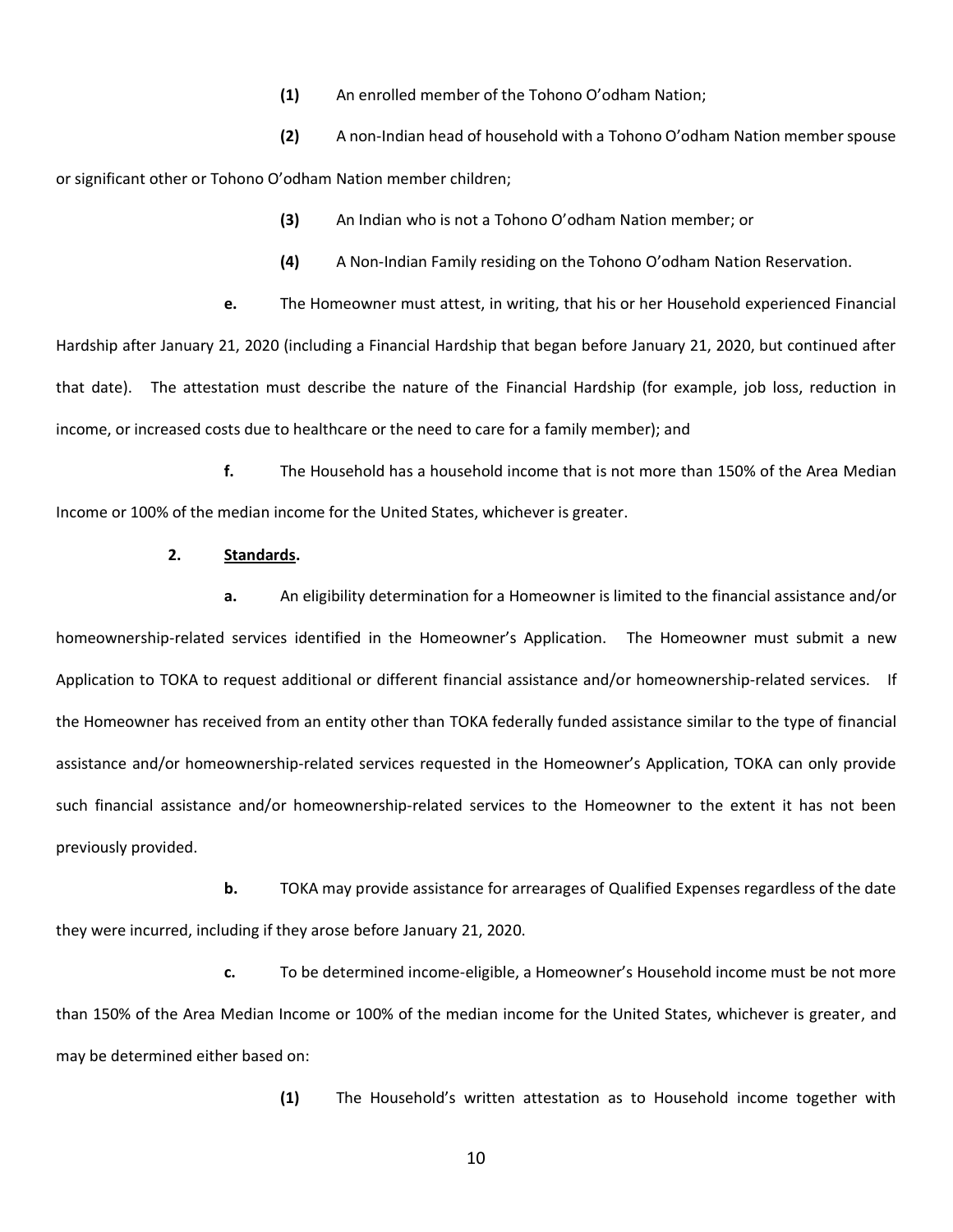supporting documentation such as paystubs, W2s or other wage statements, IRS Form 1099s, tax filings, depository institution statements demonstrating regular income, or an attestation from an employer; or

**(2)** The Household's written attestation as to Household income and TOKA's use of a reasonable fact-specific proxy for Household income, such as reliance on data regarding average incomes in the Household's geographic area.

**d.** TOKA may provide waivers or exceptions to the documentation requirement as reasonably necessary to accommodate extenuating circumstances, such as disabilities, practical challenges related to the COVID-19 pandemic, or a lack of technological access by Homeowners, but shall still make the determination regarding Household income and document that determination.

**e.** If TOKA chooses to require Households to provide supporting documentation for purposes of income determination, TOKA shall not establish requirements that are likely to be barriers to participation for eligible Households, including those with irregular incomes.

**f.** TOKA shall excluded public benefits, such as Supplemental Nutrition Assistance Program benefits, from the calculation of income.

**g.** TOKA shall not impose additional eligibility criteria such as criminal history, foreclosure status, credit score, bankruptcy status, the existence of liens on the property, or previous cash-out refinances.

## **3. Payment of Costs Related to Financial Assistance and Homeownership-related Services**

**a.** Depending on the availability of funds, TOKA may provide or pay for, in whole or in part, the cost of any eligible financial assistance or homeownership-related services.

**b.** If funds to provide assistance or services are paid directly to the Homeowner, he or she must execute a Receipt of Funds form, which form requires the Homeowner to use such funds for their intended purpose.

**c.** Mortgage Assistance. Depending on the circumstances, if a Homeowner requests financial assistance to pay any Mortgage-related costs, may, in its sole discretion, either pay the costs directly to the entity to whom the funds are owed or to the Homeowner.

**d.** Utilities and Home Energy Services Costs.If a Homeowner requests financial assistance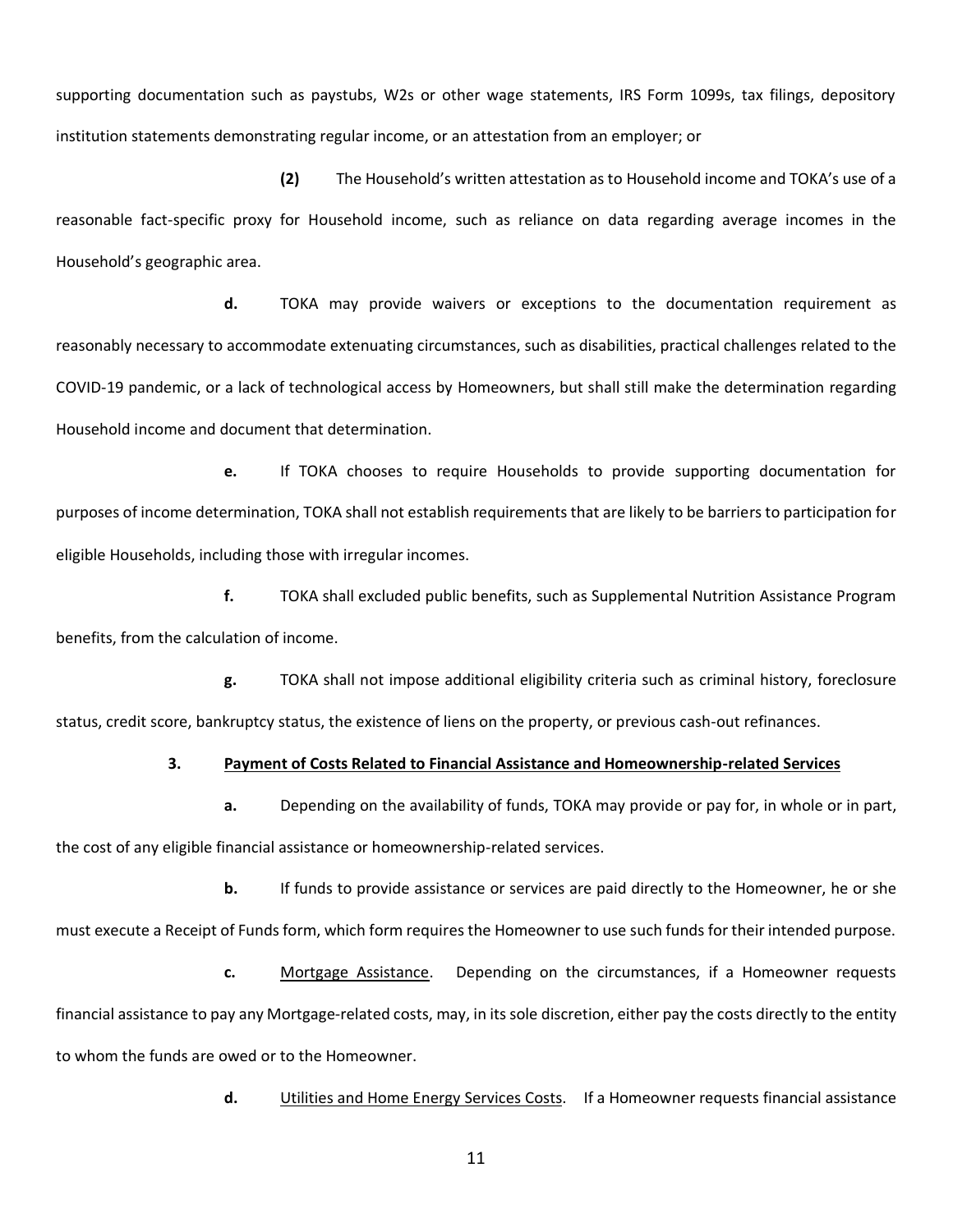to pay his or her Household's utilities or home energy services costs arrears, TOKA may pay costs arrears, and, if the utilities or home energy services have been disconnected, may pay such fees that are necessary to turn them back on. If TOKA determines to pay utilities and/or home energy services costs, such costs shall be paid directly to the provider of such services. TOKA cannot pay for prospective utilities or home energy services costs under this Homeowner Assistance Fund Policy.

**e.** Other Assistance. If a Homeowner requests any other financial assistance pay for a Qualified Expense authorized under TOKA's Homeowner Assistance Fund Plan or for the provision of homeownershiprelated services, TOKA may, in its sole discretion, either pay the costs directly to the entity to whom the funds are owed or to the Homeowner.

**D. Certification.** A designated TOKA staff member shall complete and sign the eligibility certification on the Application as a part of the Application record of each Homeowner determined to be eligible.

#### **E. Notice of Eligibility.**

**1.** Written notification of a Homeowner's eligibility status for the Homeowner Assistance Fund Program shall be sent to the Homeowner within 10 calendar days of the eligibility determination; provided however, such notification does not constitute or give rise to any contractual obligation on the part of TOKA.

**2.** If TOKA determines that a Homeowner does not meet the eligibility requirements for the Homeowner Assistance Fund Program, TOKA shall notify the Homeowner in writing. The notice shall state the basis for the determination and shall state that the Homeowner is entitled to contest the determination by requesting an informal eligibility hearing pursuant to the TOKA policies and procedures if such request is made within 10 calendar days of the date of the letter denying the Application.

#### **F. Prioritization of Financial Assistance and Homeownership-related Services for Qualified Expenses.**

**1.** In reviewing Applications for the provision of financial assistance and/or homeownership-related services for Qualified Expenses, TOKA shall prioritize Applications of eligible Households in the following order:

**a.** Households having incomes equal to or less than 100% of the Area Median Income or equal to or less than 100% median income for the United States, whichever is greater;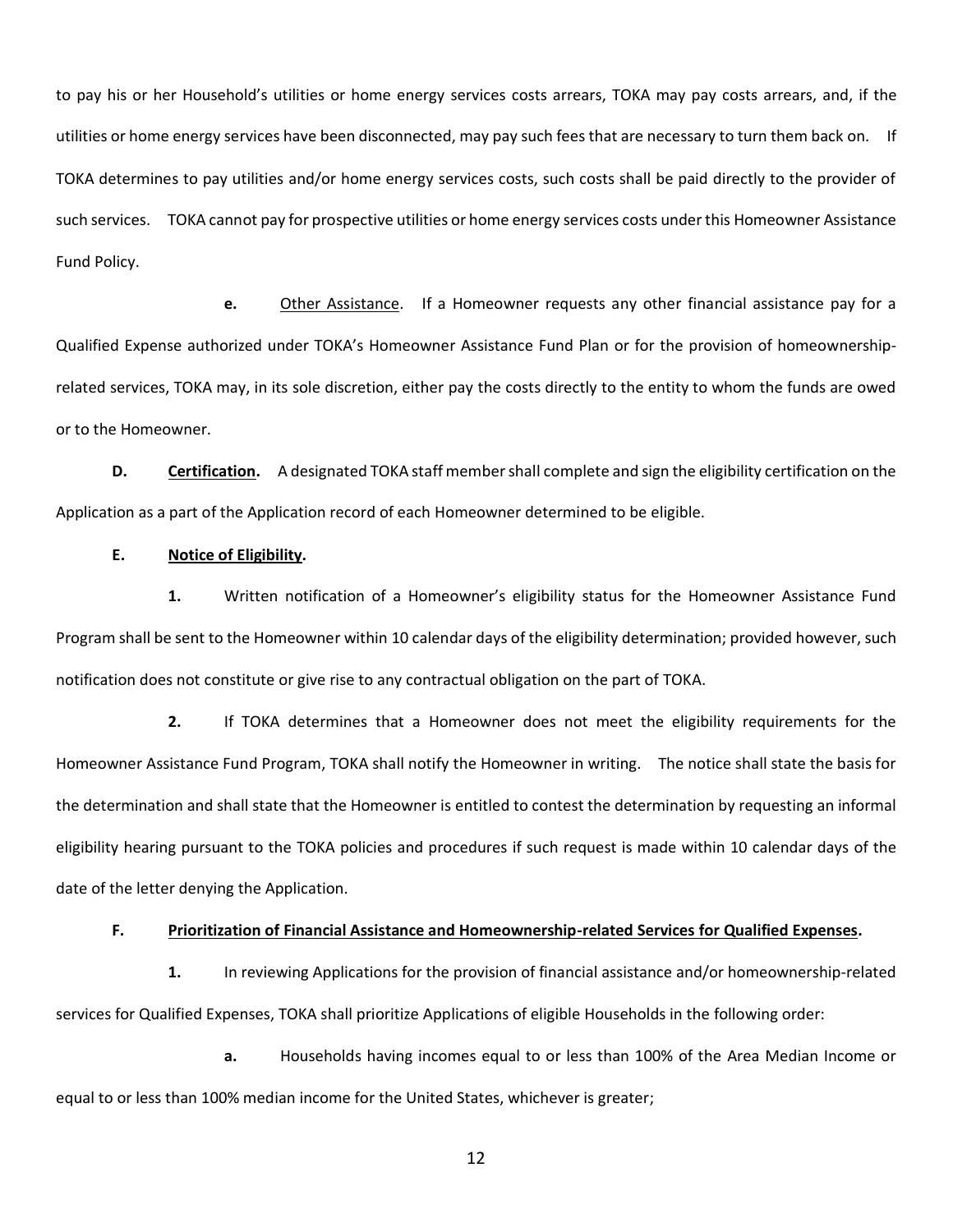- **b.** Households having Socially Disadvantaged Individuals;
- **c.** Other eligible Households.

**2.** TOKA shall maintain records related to its prioritization of assistance to eligible Households for financial assistance and homeownership-related services for Qualified Expenses.

**G. Waiting List.** The names of Homeowners determined to be eligible for the Homeowner Assistance Fund Program shall be placed on the Homeowner Assistance Fund waiting list according to the date of eligibility determination; provided that, identified priorities shall be applied to such placement. The waiting list shall include the date of the Application, the date of eligibility determination, and the type of financial assistance and/or homeownership-related services for which the household has been deemed eligible. To the greatest extent possible, funding assistance for Qualified Expenses shall be provided to Homeowners according to their placement on the waiting list.

**H. Recordkeeping.** The Application, together with all materials relating to the eligibility screening of a Homeowner, and information collected for the Homeowner pursuant to the Homeowner Assistance Fund Program, shall be maintained by TOKA in the Homeowner**=**s file.

**I. False, Incomplete, or Inaccurate Information.** If, any time either during the Application process or after financial assistance and/or homeownership-related services have been provided to a Homeowner as a participant (Participant), it comes to the attention of and is determined by TOKA that false, incomplete, or inaccurate information may have been provided by the Homeowner regarding any eligibility factor, including information provided pursuant to a written attestation, such information shall be delivered to the appropriate law enforcement agency for investigation. After an Application is approved and funds have been disbursed, TOKA shall conduct at least one follow up review of each Homeowner file for compliance with these procedures and to reconcile any inconsistencies. TOKA shall make all efforts to verify information obtained by the Homeowner's attestation(s) in lieu of documentation. Any evidence of fraud shall be documented and investigated or referred to the proper authorities for investigation. If it is determined that fraud has been committed, the Homeowner may be subject to penalties under applicable federal, state, or Tribal laws. If the investigation results in a conviction for fraud, the Homeowner**=**s Application for the Homeowner Assistance Fund Program shall be withdrawn, or if financial assistance and/or homeownership-related services have already been provided, the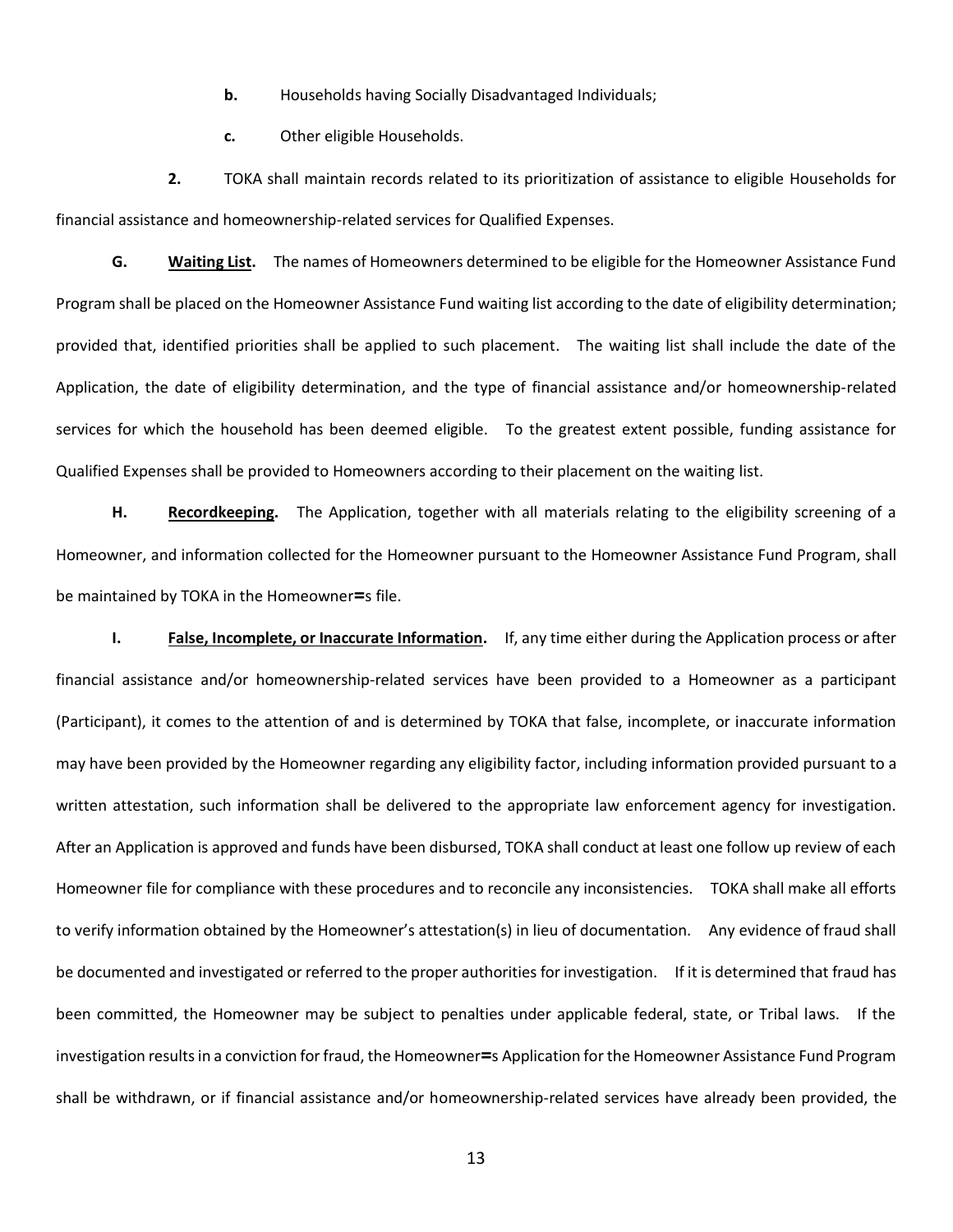Homeowner shall be required to repay the cost of the assistance and/or services as determined by TOKA.

**J. Prohibition on Duplicative Services.** TOKA shall to the extent feasible, ensure that any financial assistance or homeownership-related services provided to an eligible Household is not duplicative of any other federally funded assistance provided to such Household.

#### **VI. FINANCIAL ASSISTANCE AND/OR HOMEOWNERSHIP-RELATED SERVICES SELECTION**

A Homeowner determined eligible for the Homeowner Assistance Fund Program shall be provided financial assistance and/or homeownership-related services, based on his or her eligibility determination, subject to the availability of funding. Prior to TOKA paying Homeowner Assistance Fund Program funds to the Homeowner for financial assistance and/or homeownership-related services, the Homeowner shall be required to execute a Receipt of Funds form by which he or she commits to use the funds for the purpose(s) approved by TOKA.

## **VII. SERVICE OF NOTICE**

**A.** Any notice by TOKA to a Homeowner required by law, this Policy, or the TOKA policies and procedures shall be served by:

**1.** Delivering the notice personally to the Homeowner or to any member of the Household who is at least 18 years of age; when served, the recipient shall sign and date a copy of the notice;

**2.** Posting the notice on the door by taping all four corners of the notice to the door; when posted, the person posting the notice should prepare a certificate of posting containing his or her name, the Dwelling where the notice was posted, and the time and date of posting; or

**3.** Mailing the notice; when deposited in the United States mail, postage prepaid and addressed to the Homeowner**=**s Dwelling and to such other address as may have been provided to TOKA by the Homeowner, the notice shall be deemed to have been served on the third calendar day after being deposited in the United States mail. If the Homeowner refuses to sign and date a copy of the notice or if the notice is posted on the door of the Dwelling, the delivery of notice shall be verified by a second employee of TOKA.

**B.** If notice requires a response by the Homeowner, the response shall be in writing and either delivered to TOKA in person or sent by United States mail, postage prepaid, and addressed to TOKA within the time period stated in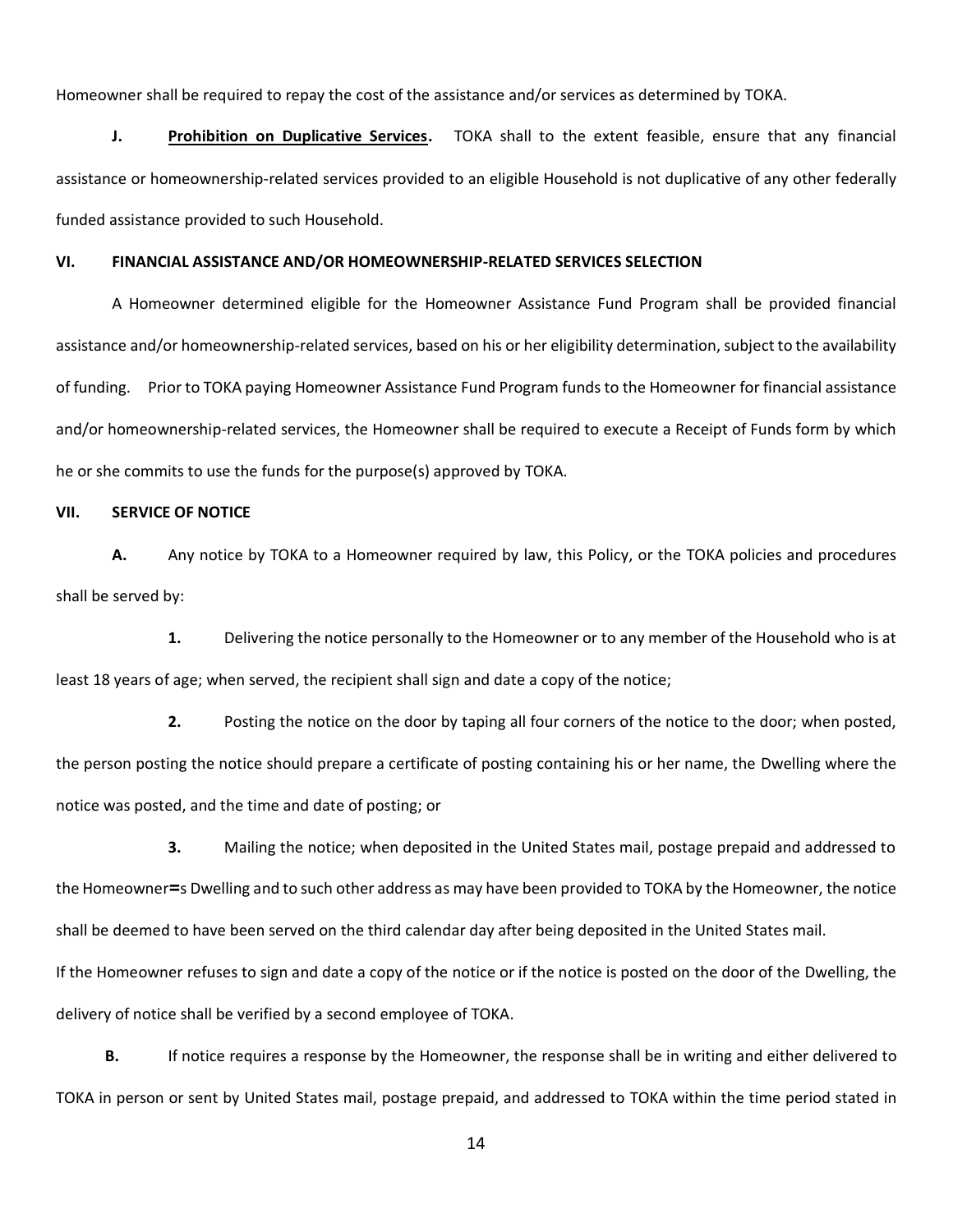the notice.

## **VIII. REPORTING**

TOKA shall submit to Treasury quarterly reports that include financial data, targeting data, and other information and is subject to the reporting requirements under 2 C.F.R. Part 200, other than those provisions determined by Treasury to be inapplicable to the Homeowner Assistance Program.

## **IX. APPLICABILITY OF TOKA POLICIES**

In addition to the terms and conditions contained in this Policy, Homeowners shall comply with the applicable terms and conditions contained in other TOKA policies. If a conflict exists between this Policy and the terms and conditions of other TOKA policies, the terms and conditions of this Policy shall govern.

## **X. AMENDMENT/WAIVER**

**A. Changes required by law or Treasury Guidance shall be made and Board approval shall not be necessary.** 

### **However, any other modification to this Policy shall only be made upon Resolution of the Board.**

**B.** Upon good cause shown, the TOKA Board of Directors (Board) may waive any provision of this Policy; provided that, the Board may not waive provisions required under federal or Tribal law.

**C.** Requests for waiver shall be in writing, stating the provision or provisions to be waived, and be presented to the Board along with supporting documentation.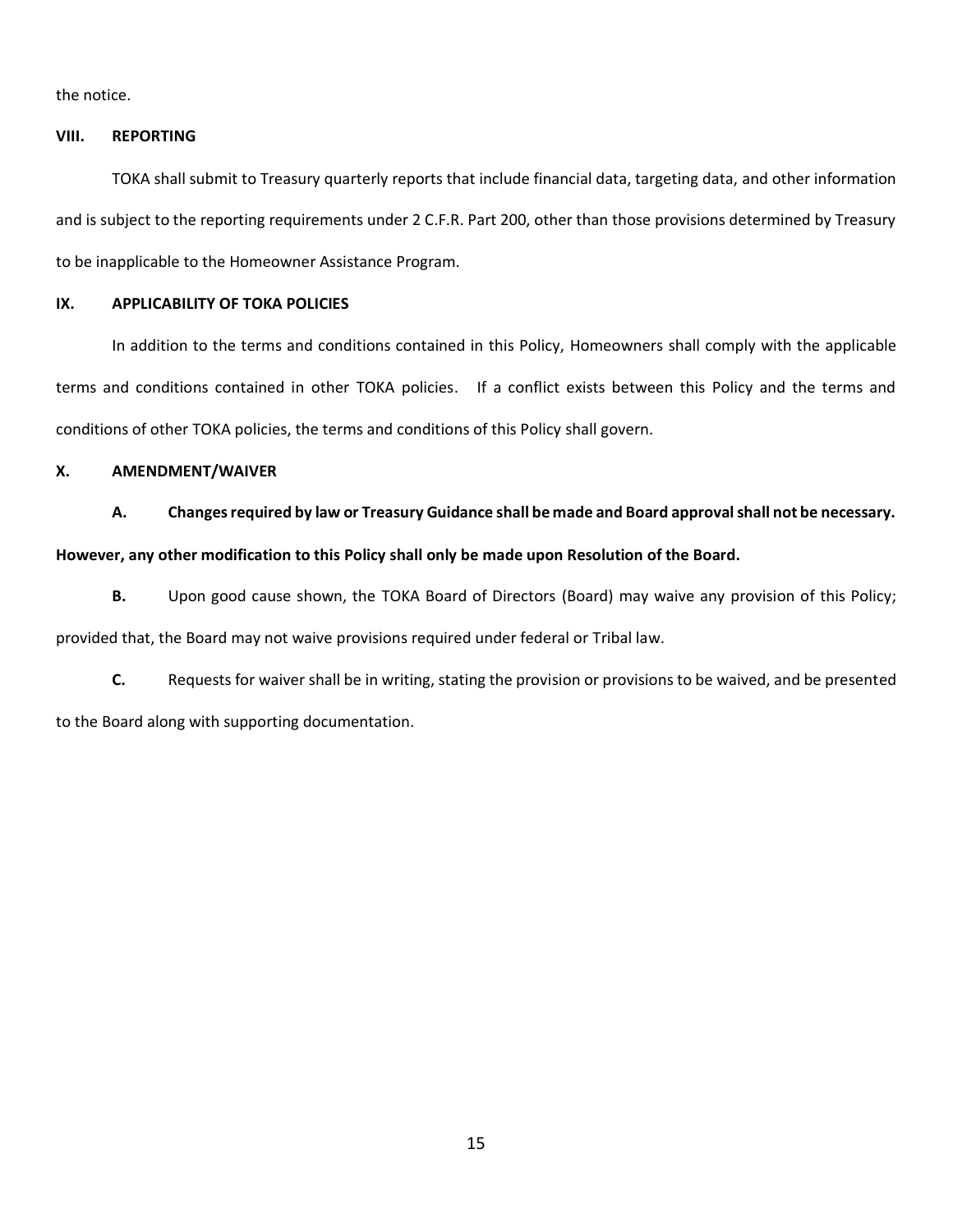# **ATTACHMENT A**

# **RECEIPT OF FUNDS**

I, [NAME OF HOMEOWNER] ,acknowledge receipt of \$ \_\_\_\_\_\_\_\_ from the Tohono O'odham Ki:Ki

Housing Authority (TOKA) under the U.S. Department of Treasury Homeowner Assistance Fund Program to pay

for the following financial assistance and/or homeownership-related services:

# **DIRECT FINANCIAL ASSISTANCE**

|   | Mortgage payment assistance:                                                                            |    |
|---|---------------------------------------------------------------------------------------------------------|----|
|   | Financial assistance to reinstate a mortgage or to                                                      |    |
|   | pay other housing-related costs related to a                                                            |    |
|   | period of forbearance, delinquency, or default:                                                         | Ś. |
| П | Mortgage principal reduction, including reduction                                                       |    |
|   | of second mortgage provided by a non-profit or                                                          |    |
|   | government entity:                                                                                      |    |
| П | Principal reduction on mortgage down payment<br>assistance loans provided by non-profit or governmental |    |
|   | entities to Homeowner                                                                                   |    |
|   | Assistance with mortgage interest rate reduction:                                                       |    |
|   | Payment or reduction of delinquent property taxes to                                                    |    |
|   | prevent Homeowner tax foreclosure:                                                                      | Š. |
|   | SUBTOTAL OF DIRECT FINANCIAL ASSISTANCE PAYMENTS                                                        | Ś  |
|   | HOMEOWNERSHIP-RELATED SERVICES (PAYMENTS TO VENDORS AND SERVICE PROVIDERS)                              |    |
|   | Payment assistance for:                                                                                 |    |
|   | Lot rent for a manufactured home or trailer:                                                            |    |

- Homeowner's utilities, including electric, gas, home energy (including firewood and home heating oil), water, and wastewater: \$ \_\_\_\_\_\_\_\_\_\_\_\_\_
- Homeowner's internet service, including broadband internet access service: \$ \_\_\_\_\_\_\_\_\_\_\_\_\_
- Homeowner's insurance, flood insurance, and mortgage insurance: \$ \_\_\_\_\_\_\_\_\_\_\_\_\_